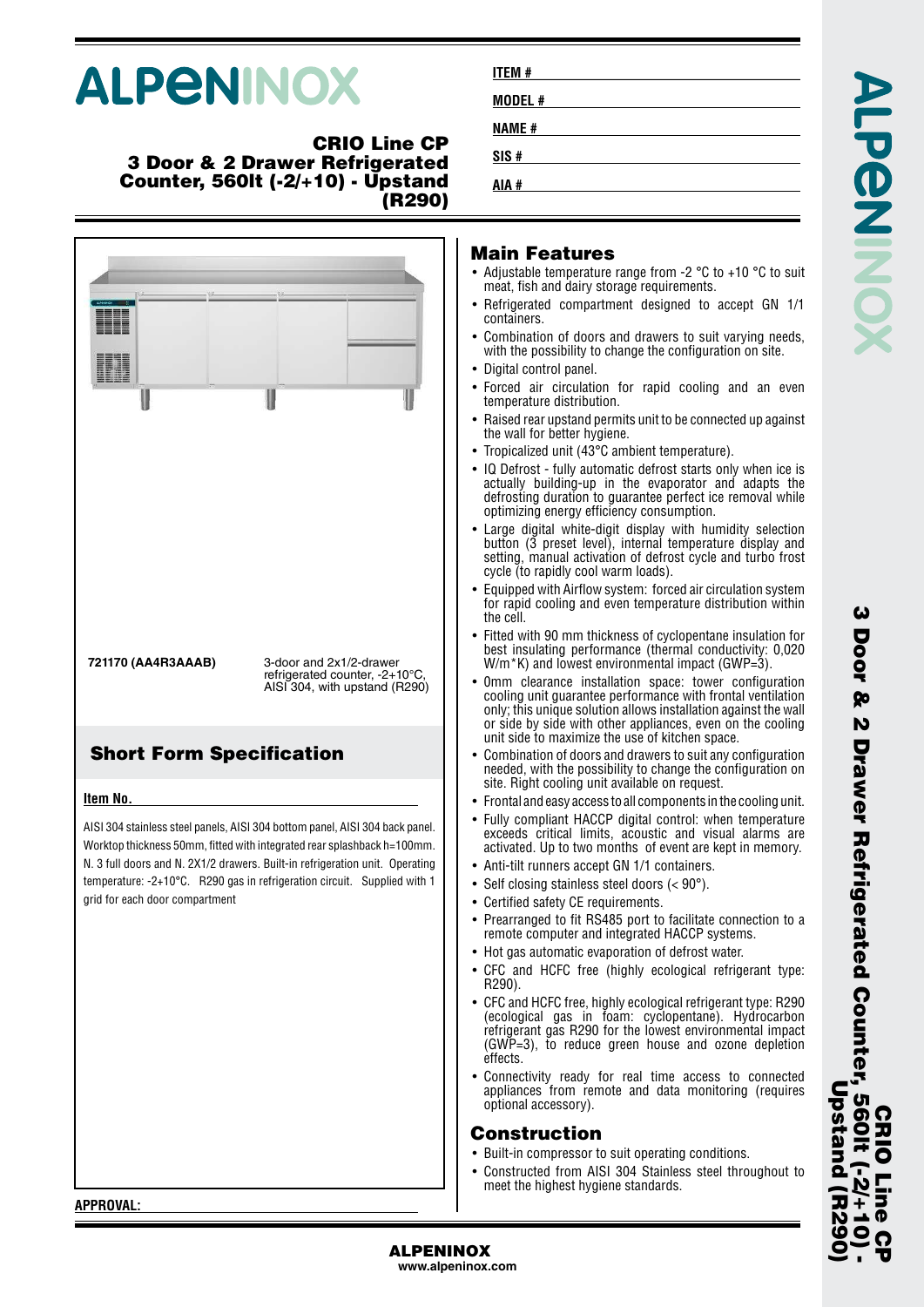## **ALPENINOX**

- Rounded internal corners for ease of cleaning.
- Mounted on Stainless steel adjustable legs to give 150 mm clearance for ease of cleaning.
- Access to all components from the front.
- Developed and produced in ISO 9001 and ISO 14001 certified factory.
- Pre-arranged for drain-pipe.
- Extractable cooling unit to facilitate maintenance.
- Fault code display.
- Interior base with rounded corners, pressed from a single sheet.
- Internal and external doors, front and side panels and removable worktop in AISI 304 Stainless steel.
- Worktop in AISI 304 Stainless steel with a 50 mm profile.
- Built-in refrigeration unit.
- Anti-drip profile on stainless steel worktop edge.
- Removable triple-chamber balloon magnetic gasket to improve insulation and reduce energy consumption and ease of cleaning.
- If needed, working top can be removed for easier handling during installation (in case of narrow doors).
- Mounted on stainless steel feet to give 150 mm (-5/+50 mm) clearance for ease of cleaning the floor.
- Ease of cleaning and high hygiene standards thanks to the rounded internal corners, the easily removable runners, grids and air conveyors.
- Internal structure with 15 charging positions (3 cm pitch) available to host GN 1/1 grids, ensuring higher net capacity and a greater storage space.
- IP21 protection index.
- Internal dimension of the drawers: -models with 2 1/2 drawers: 1st drawer (top drawer)
	- 196x302x521 / 2nd drawer 198x302x521 (HxWxD) -models with 3 1/3 drawers: 1st and 2nd drawers (top and central drawer) 99x302x521 / 3rd drawers 103x302x521 (HxWxD)
	- -models with 1/3+2/3 drawers: 1st drawer (top drawer) 99x302x521 / 2nd drawer 295x302x521 (HxWxD)

## **Included Accessories**

• 3 of Kit 1/1GN gray rilsan grid and 2 side runners for refrigerated counters PNC 881109

## **Optional Accessories**

| • Kit integrated HACCP for digital<br>refrigerators (IR33)                                   | <b>PNC 880252</b> |   |
|----------------------------------------------------------------------------------------------|-------------------|---|
| • 1/1GN gray rilsan grid for refrigerated<br>counters                                        | <b>PNC 881107</b> |   |
| $\bullet$ 2 side runners for 1/1GN refrigerated<br>counters                                  | PNC 881108        |   |
| • Kit 1/1GN gray rilsan grid and 2 side<br>runners for refrigerated counters                 | PNC 881109        |   |
| $\bullet$ 1/1GN plastic container, h65mm                                                     | <b>PNC 881110</b> | ∩ |
| • 1/1GN plastic container, h100mm                                                            | <b>PNC 881111</b> | ∩ |
| • 1/1GN plastic container, h150mm                                                            | <b>PNC 881112</b> | ∩ |
| • Worktop for refrigerated Crio Line CP and<br>SB counters - 4 compartments                  | <b>PNC 881126</b> | ∩ |
| • Worktop and upstand for refrigerated Crio<br>Line CP and SB counters - 4 compartments      | PNC 881129        |   |
| • 2-drawer kit refrigerated counters                                                         | <b>PNC 881179</b> | ∩ |
| $\bullet$ 3x1/3-drawer kit for refrigerated counters                                         | <b>PNC 881186</b> | n |
| $\bullet$ 1/3 and 2/3 bottle drawer kit for<br>refrigerated counters                         | <b>PNC 881187</b> | ∩ |
| • Kit 5 wheels, h100mm (3 with brakes) for 4 PNC 881192<br>compartment refrigerated counters |                   |   |



**3 Door & 2 Drawer Refrigerated Counter, 560lt (-2/+10) - Upstand (R290)**

**CRIO Line CP**

- Kit 5 wheels, h150mm (2 with brakes) for 4 compartment refrigerated counters PNC 881194 ❑
- Lock for refrigerator/freezer counters with 4 compartments - h650mm PNC 881247 ❑

The company reserves the right to make modifications to the products without prior notice. All information correct at time of printing.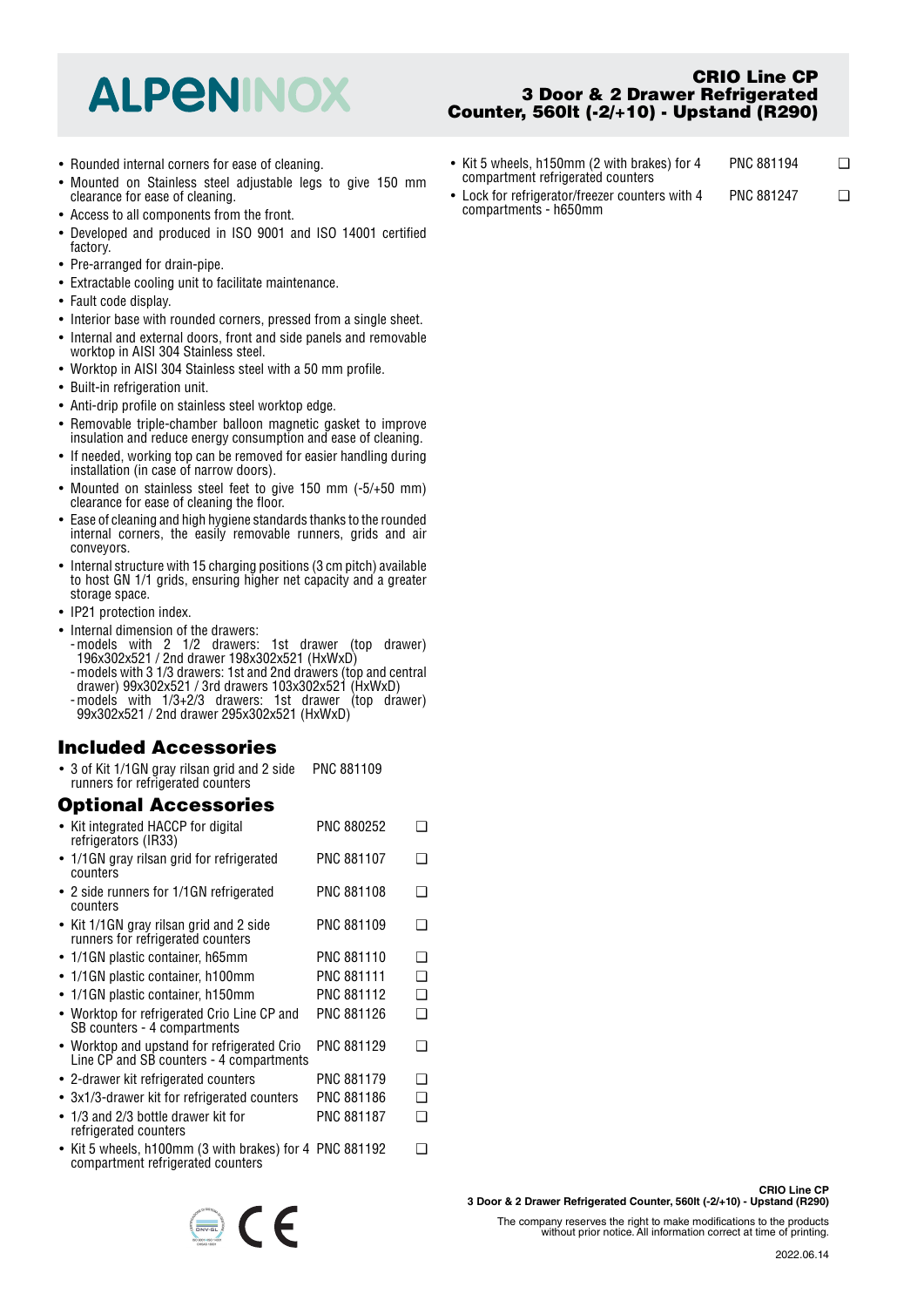# **ALPENINOX**





#### **EI** <sup>=</sup> Electrical inlet (power)

334 835 914 66 <sup>908</sup> <sup>487</sup> EI



### **CRIO Line CP 3 Door & 2 Drawer Refrigerated Counter, 560lt (-2/+10) - Upstand (R290)**

## **Electric**

| Supply voltage:        |                      |  |  |  |
|------------------------|----------------------|--|--|--|
| 721170 (AA4R3AAAB)     | 220-240 V/1 ph/50 Hz |  |  |  |
| Electrical power max.: | 0.27 kW              |  |  |  |
|                        |                      |  |  |  |

## Key Information:

| Net Volume:                                       | 300 lt         |  |  |  |
|---------------------------------------------------|----------------|--|--|--|
| Door hinges:                                      | 1 Left+2 Right |  |  |  |
| <b>External dimensions, Width:</b>                | 2153 mm        |  |  |  |
| <b>External dimensions, Depth:</b>                | 700 mm         |  |  |  |
| <b>External dimensions, Depth with</b>            |                |  |  |  |
| Doors Open:                                       | $1110$ mm      |  |  |  |
| <b>External dimensions, Height:</b>               | 950 mm         |  |  |  |
| Depth with doors open:                            | $1110$ mm      |  |  |  |
| <b>Built-in Compressor and Refrigeration Unit</b> |                |  |  |  |
|                                                   |                |  |  |  |

## 700 **Refrigeration Data**

| <b>Control type:</b>                                      | Digital    |
|-----------------------------------------------------------|------------|
| <b>Compressor power:</b>                                  | $0.25$ hp  |
| <b>Refrigerant type:</b>                                  | R290       |
| <b>GWP Index:</b>                                         | 3          |
| <b>Refrigeration power:</b>                               | 358 W      |
| <b>Refrigeration power at</b><br>evaporation temperature: | -10 °C     |
| Refrigerant weight:                                       | 65 g       |
| Min/Max internal humidity:                                | 40/85      |
| Operating temperature min.:                               | -2 °C      |
| Operating temperature max.:                               | 10 °C      |
| <b>Operating mode:</b>                                    | Ventilated |

## 700 **Product Information (EU Regulation** 50 **2015/1094)**

438 805 855 955 **Energy Efficiency Index (EEI):** 39,12 **Energy Class:** C **Yearly and daily energy Climate class:** Normal duty (cl.4)

**consumption:** 1000kWh/year - 3kWh/24h



The company reserves the right to make modifications to the products without prior notice. All information correct at time of printing.